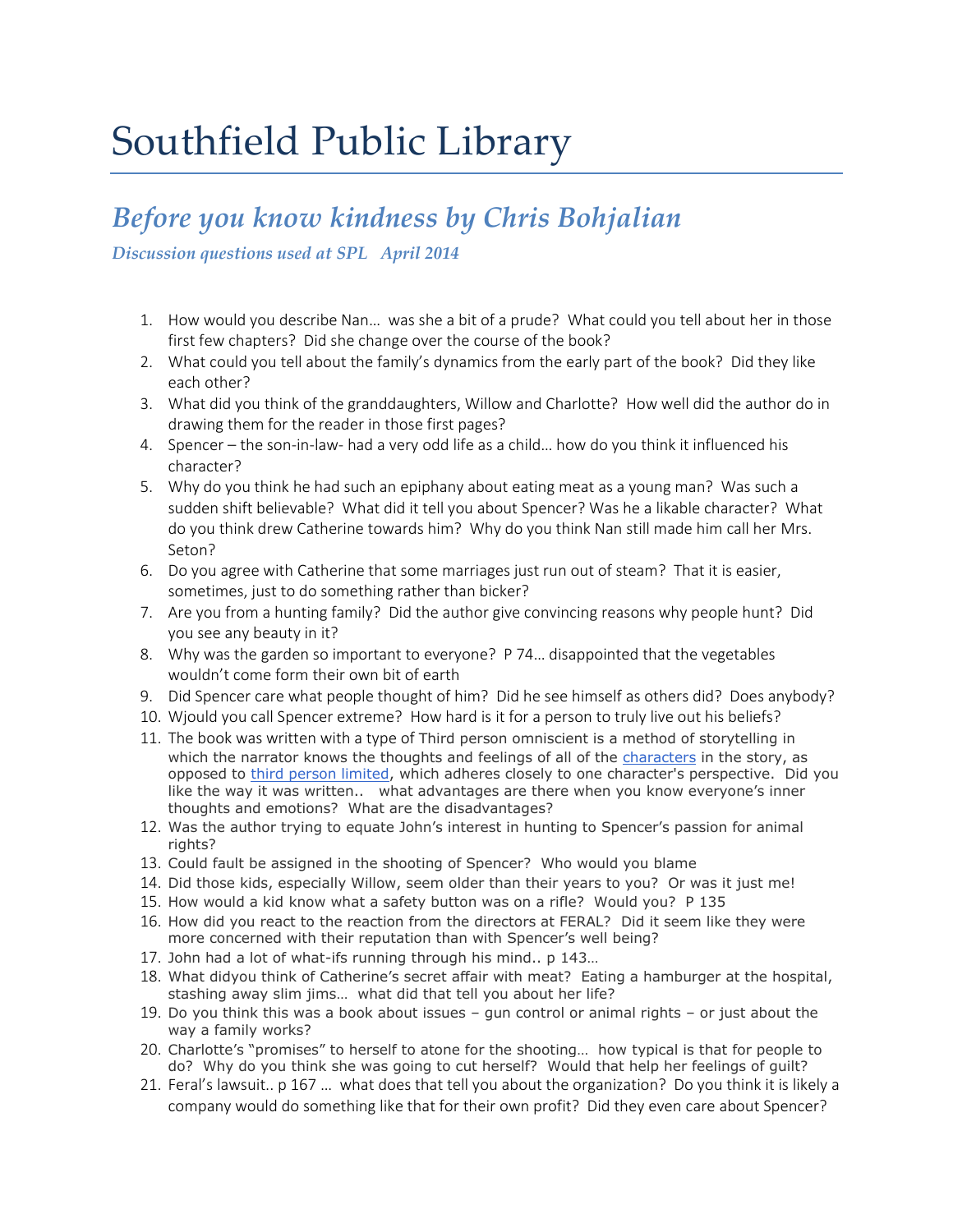- 22. Were you surprised by Catherine's seemingly easy acceptance of forgetting about ending her marriage?
- 23. Were you a bit more sympathetic towards Spencer after he was shot? How long did that last?
- 24. Did you feel as though the family were taking care of John and Charlotte? If they were yours, what would you have done to help them t hrough this tragedy?
- 25. What did you think of the chapter where Spencer first tried to go to work, getting dressed on his own…. What did you learn about him?
- 26. What did you think of the relationship between John and Spencer after the accident? Did you think there would ever be forgiveness on Spencer's part? Should there have been?
- 27. What did you think of the lawyers throughout the book? Do you think the author portrayed them honestly? Did it seem like he had some sort of agenda against them? Or was he just trying to show the cynicism he sees in the world?
- 28. Charolotte and willow's discussion on the depositions and telling the truth. P 267… is telling the truth worse than lying, sometimes? Ever?
- 29. P289.. what made Catherine confess to her meat eating? Were you surprised she did so? Was it in place of a nother confession?
- 30. Did you u nderstand John's depression? Why wasn't anyone paying attention to him??
- 31. How important was it to John to show that he wasn't "an idiot" who didn't know how to get that chamber cleared? What did he think when one of the reasons the gun was jammed was due to a few grains of sand? P 333
- 32. What did you think of the way the lawyers treated Spencer towards the end of the book? What was his value to them?
- 33. P 337 Were you surprised by Spencers sudden switch… what snapped him back to being invested in his job, his family, life in general?
- 34. Do you think Charlotte really wanted to talk about the accident? Are kids defined by who their parents are? P 343 what did you think of t hat therapy session?
- 35. What did you think was going to happen when Spencer decided to bring the dog home?
- 36. When John and Spencer finally met, Spencer felt John was bringing the guilt and the hurt all back on himself… that he thought he was a victim, too. Would you agree with Spencer's view?
- 37. What did you think was going to happen at the press conference p 371? Were you surprised that Spencer cancelled it?
- 38. Did this family ever really talk? Or did they all think they could "fix " things on their own fWere you surprised at that enormous meltdown in the kitchen?
- 39. Did you think the two sets of parents were taking their daughters for granted?
- 40. Were you surprised that Spencer truly forgave John? Why do you think he did such a turnaround?
- 41. What did you think of Nan dying at the end? Too much?
- 42. Was the ending satisfying for you? Did this book deserve a bit of happiness?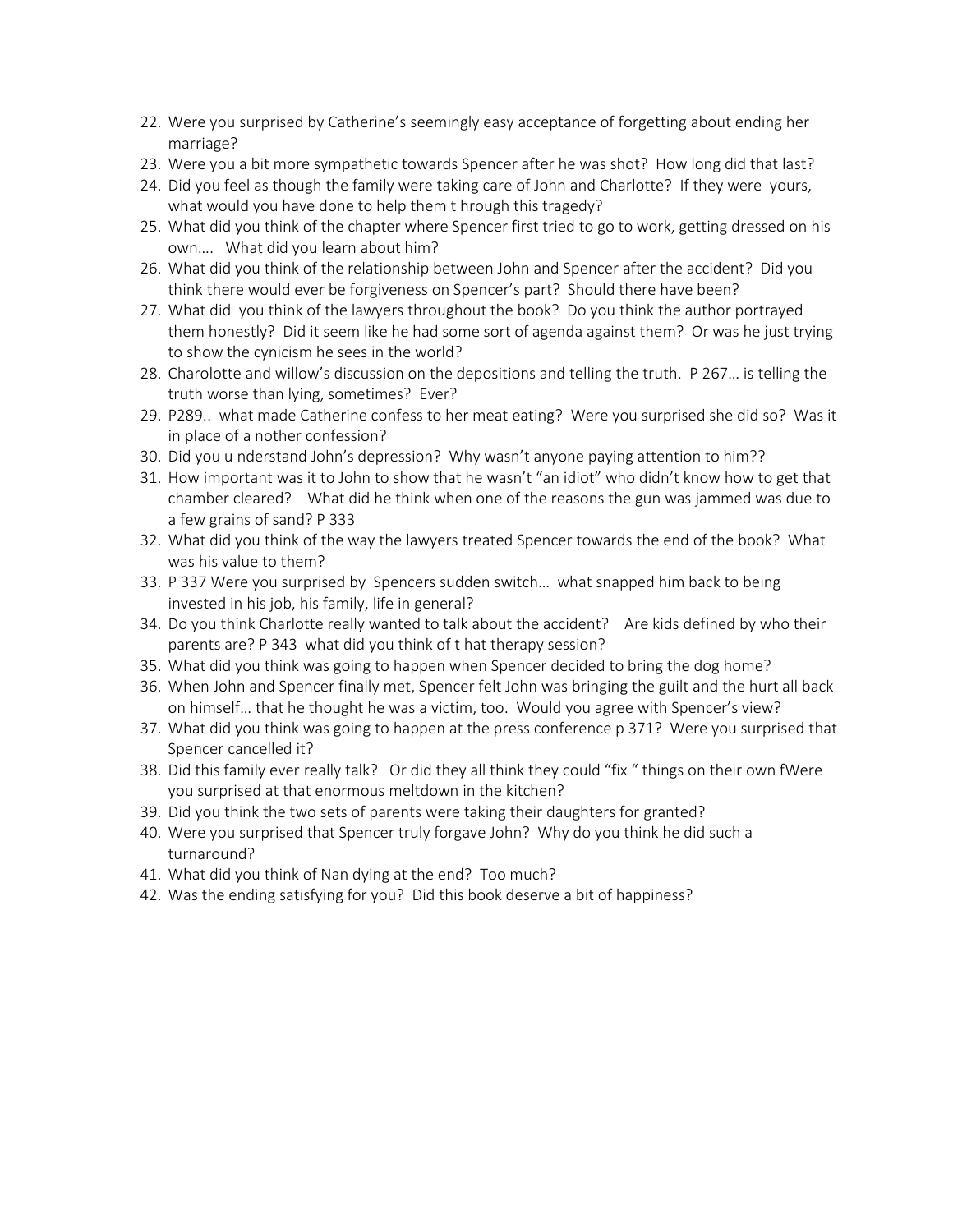## Southfield Public Library

#### *General discussion questions*

- For the person who chose the book What made you want to read it? What made you pick it for the book club? Did it live up to your expectations?
- How is the book structured? First person? Third person? Flashbacks? Narrative devices? Do you think the author did a good job with it?
- How would you describe the author's writing style? Concise? Flowery? How is language used in this book? Read aloud a passage that really struck you. How does that passage relate to the book as a whole?